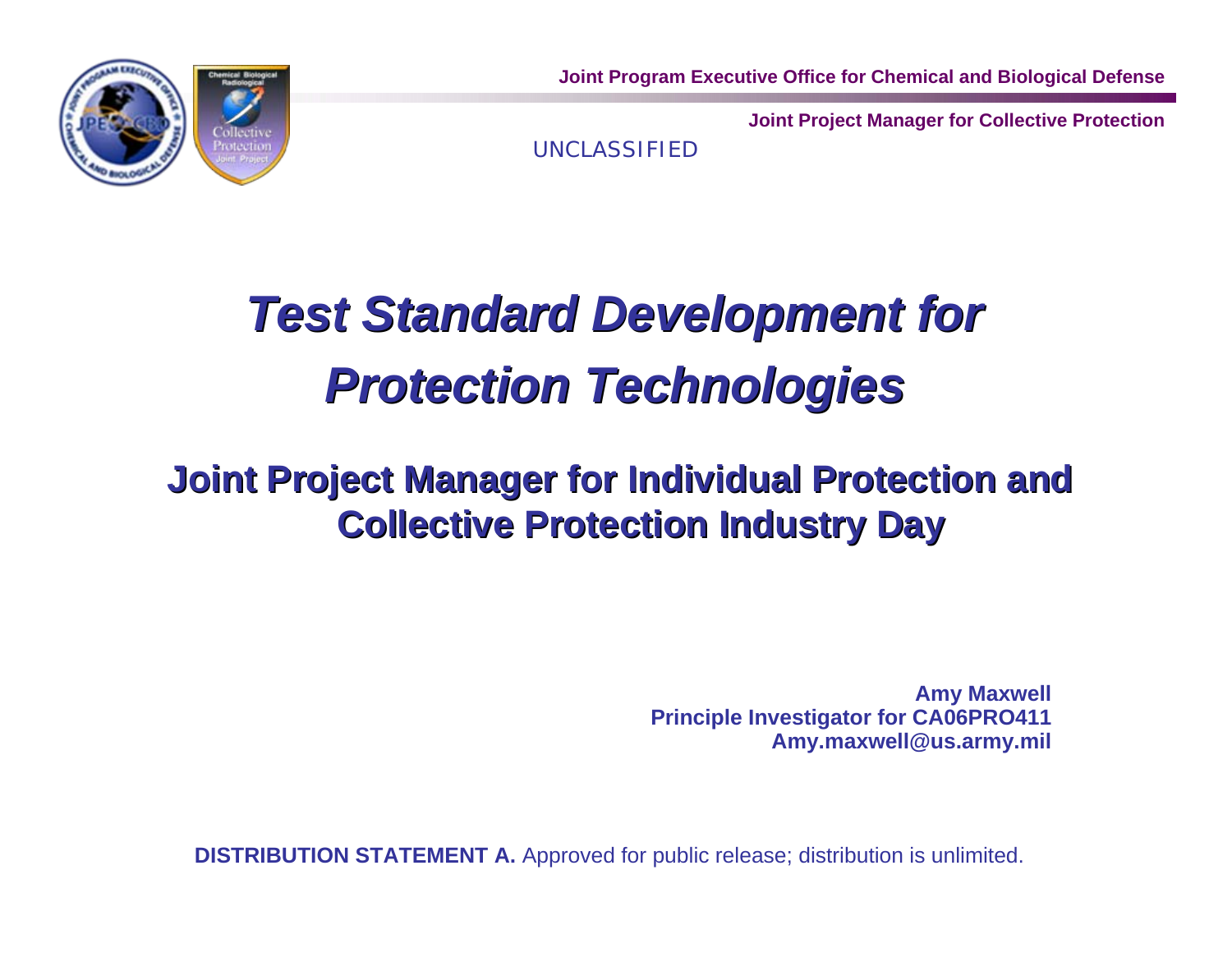

# **Agenda**

- **Objective**
- **Overview**
- **Approach**
- **Single Pass Filtration**
- **CATOX**
- **REGEN**
- **Particulate Removal/Biological Neutralization**
- **TICs/Battlefield Contaminants**
- **Full-Scale ColPro Chamber Testing**
- **Full-Scale ColPro Field Testing**
- **Novel Closures**
- **Summary**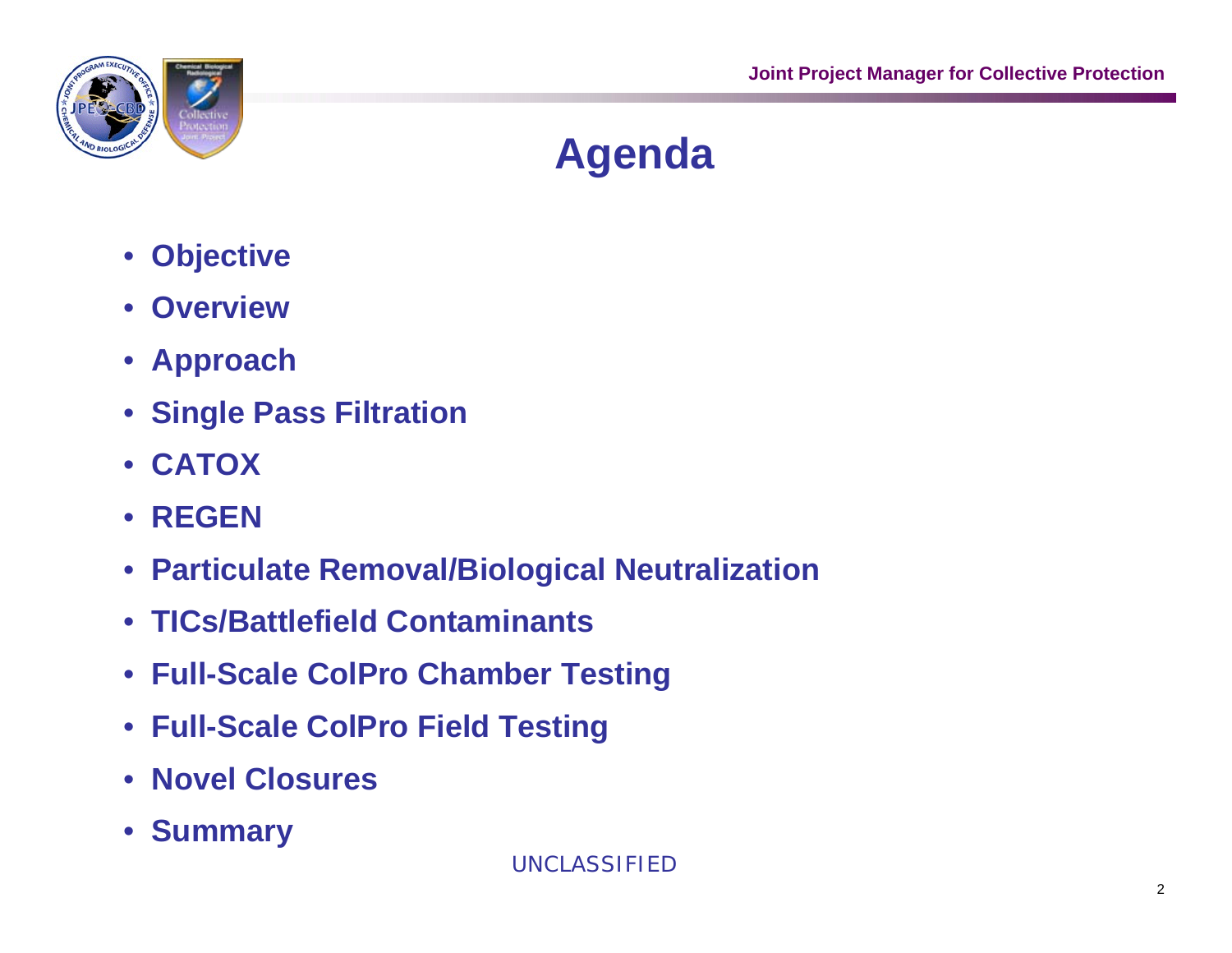

### **Objective**

- **Develop Standardized Test Methods for Collective Protection Testing of Existing and New Technologies.**
	- **Testing of devices/materials against various threats to assess the protection capability of that device/material**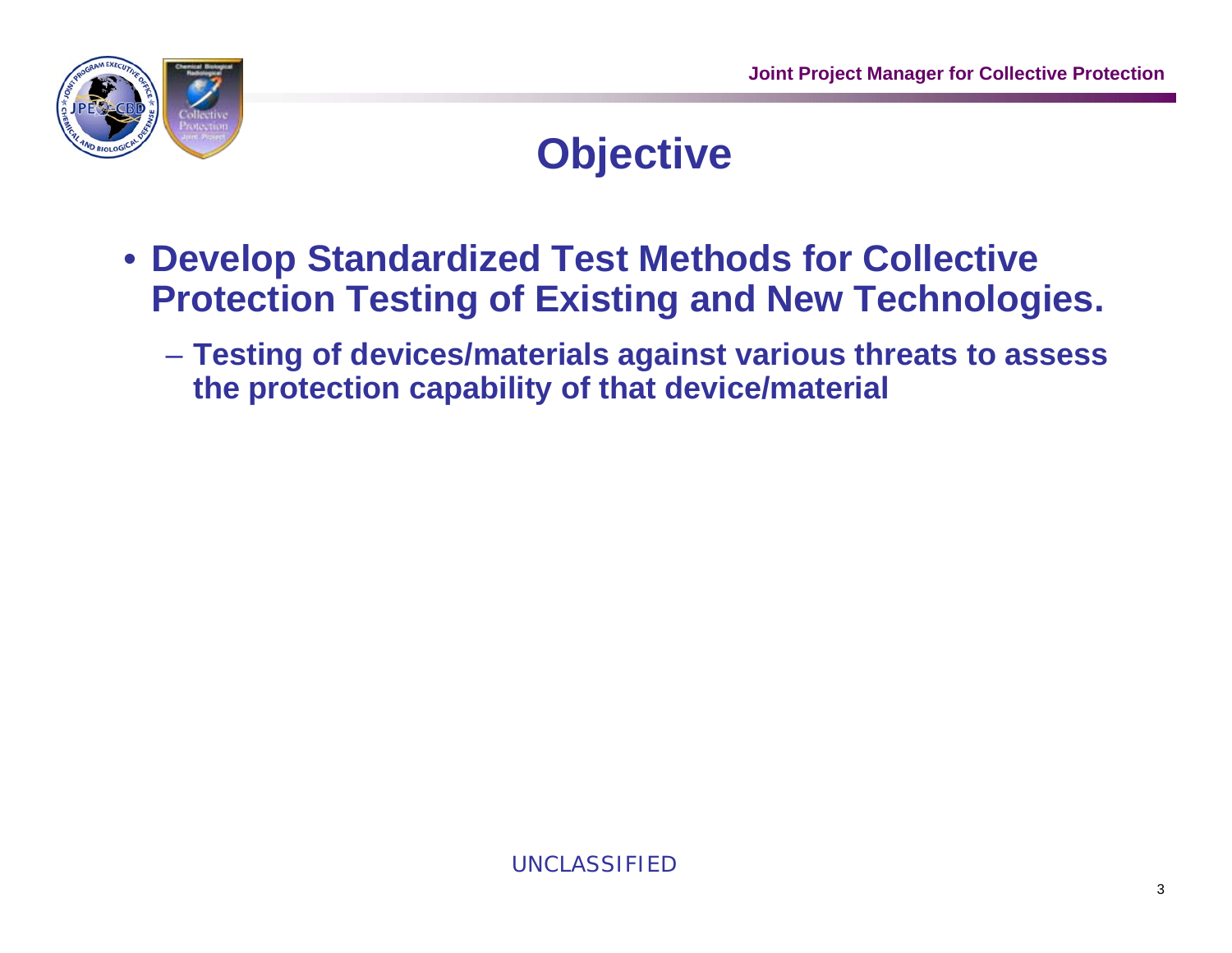

# **Overview – Test Methodologies**

- **Air Purification**
	- **Single Pass Sorbent, Filter (Complete)**
	- **CATOX Catalyst, PTF, CATOX System (FY08)**
	- **REGEN Sorbent, REGEN System (FY10)**
	- **Biological Neutralization Media, Filter (Complete)**
	- **Particulate Removal -Media, Filter (Complete)**
	- **BFC/TIC Down Selection Processes (FY08)**
	- **BFC/Chemical Vapor Test Methodology (FY09-FY10)**
- **Novel Closures**
	- **Hydrostatic Test (FY08)**
	- **Tensile Test (FY08)**
	- **Peel Strength (FY08)**
	- **Chemical Resistance (FY09- FY10)**
	- **Liner Section Frame Design (FY08)**
	- **Closure Function Frame Design (FY08)**

Extension to IP: Single Pass sorbent methodology applicable to IP and adaptable to single pass IP filter methodology (planned)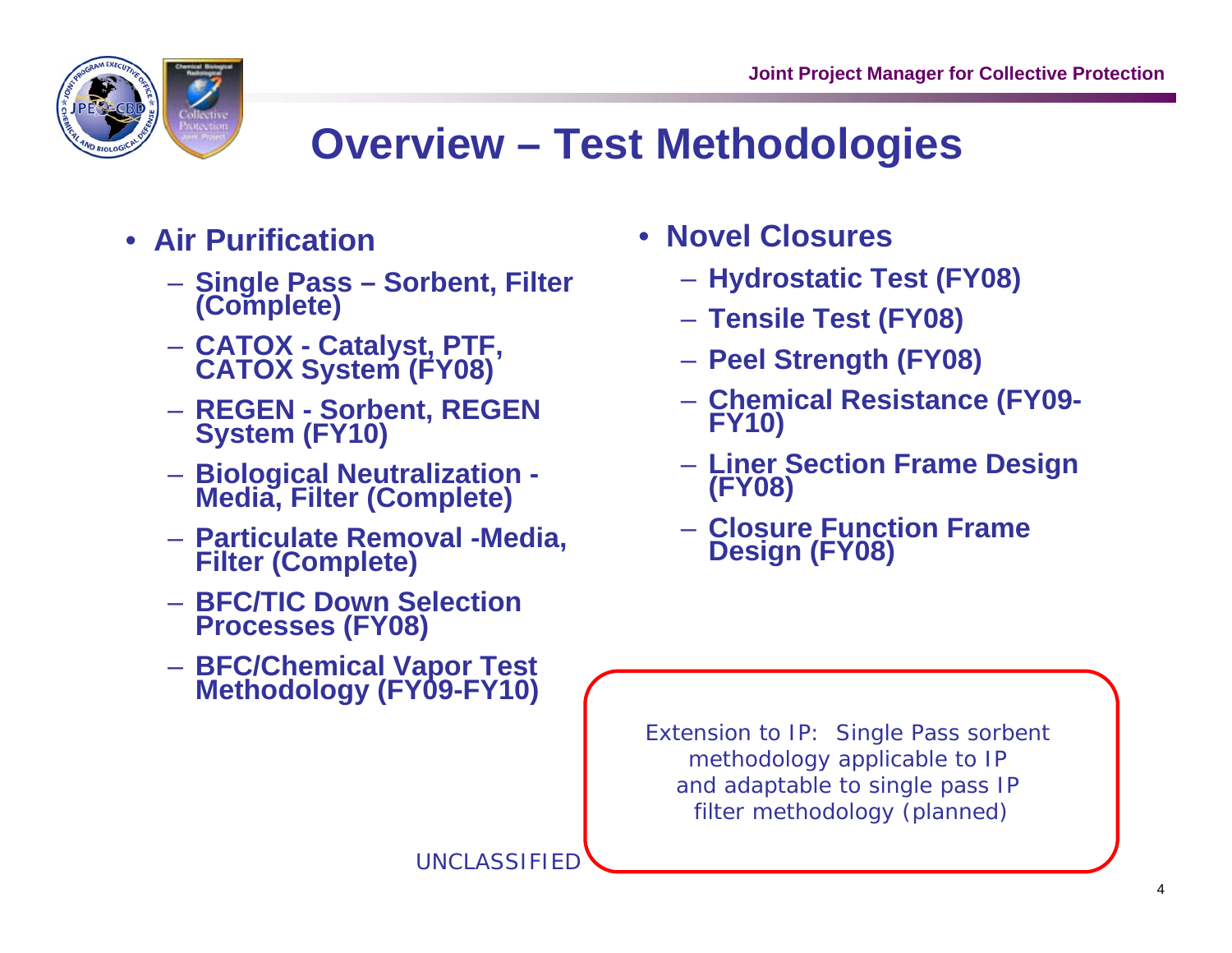

# **Overview – Test Methodologies**

- **Full Scale ColPro Field**
	- **Static Chemical (FY08)**
	- **Dynamic Chemical Entry/Exit (FY08)**
	- **Dynamic Chemical Mobile Platform (FY08)**
- **Full Scale ColPro Chamber**
	- **Static Chemical (FY08)**
	- **Dynamic Chemical Entry/Exit (FY08)**
	- **Dynamic Wind Driven (FY08)**
	- **Static Inert Aerosol (FY09)**
	- **Sub Tests (Pressurization, Leakage, and Purge) (FY08)**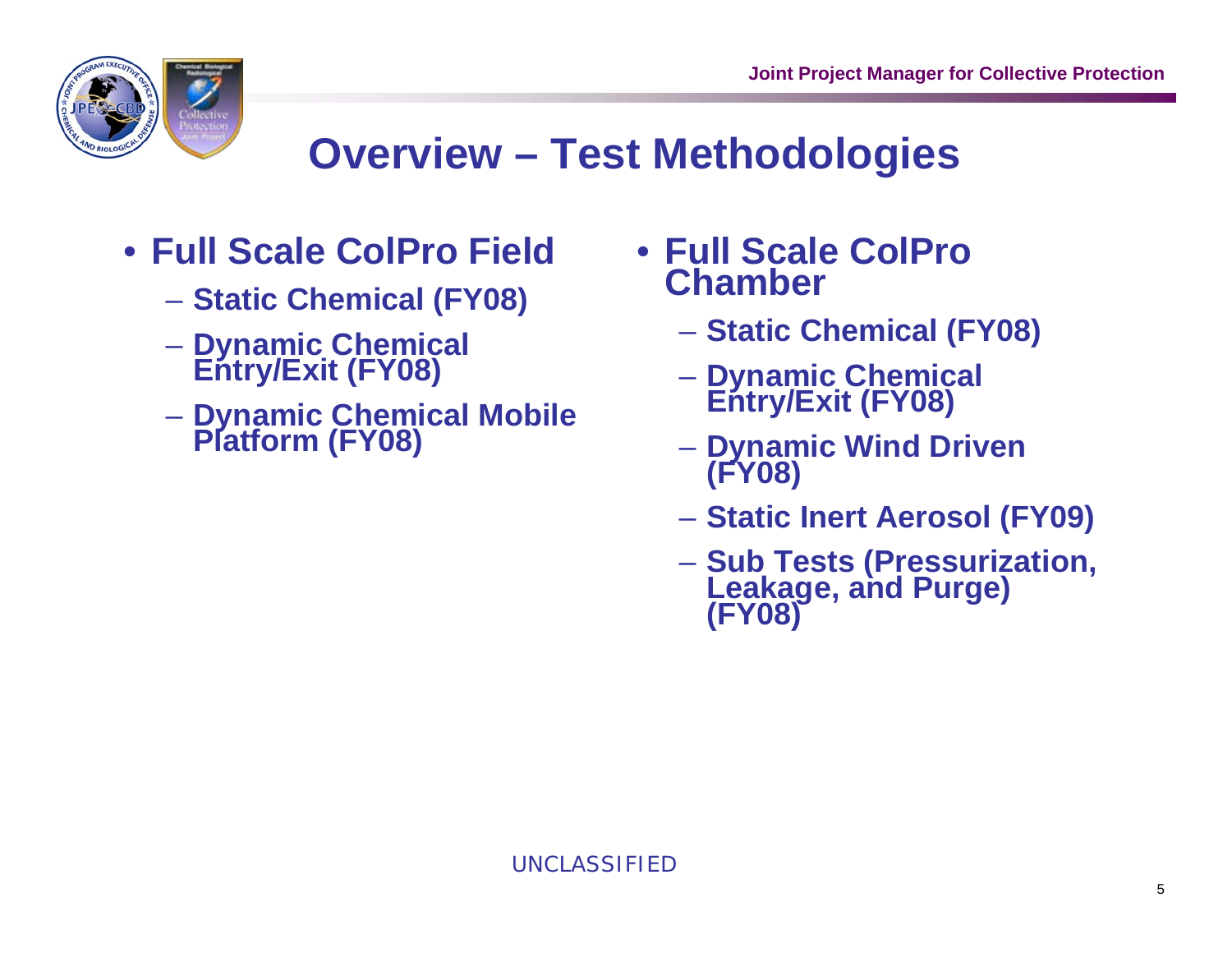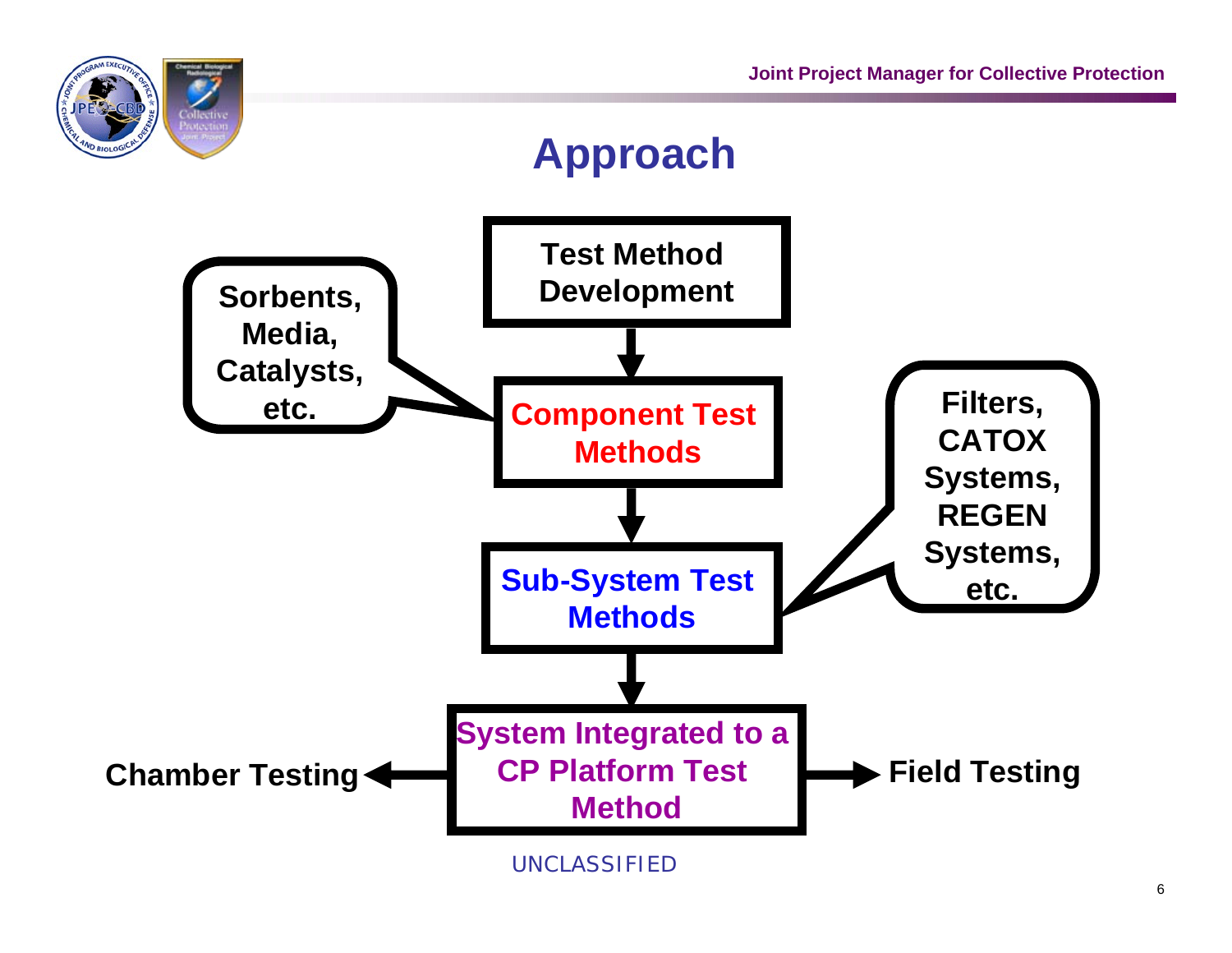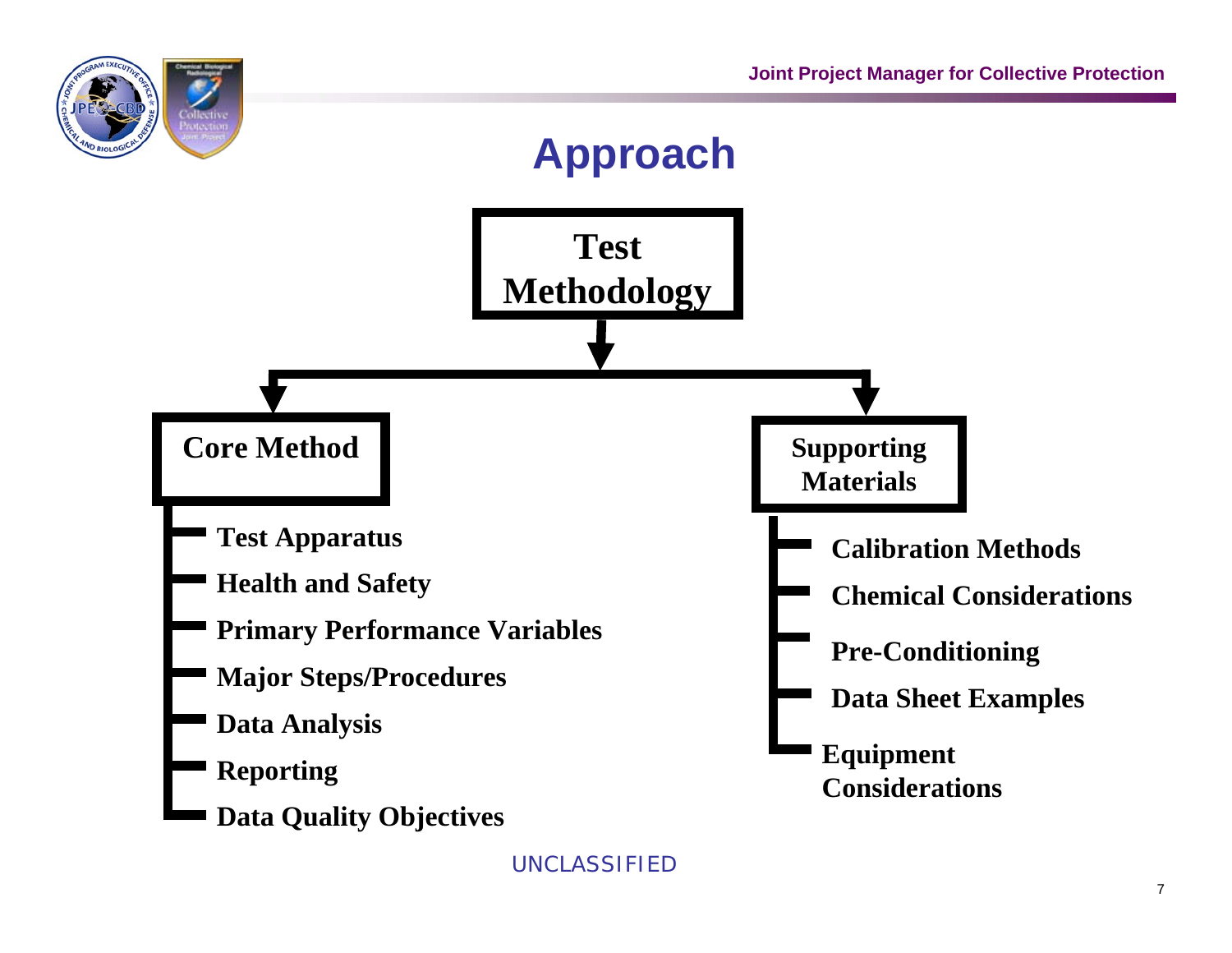

#### **Single Pass Filtration**

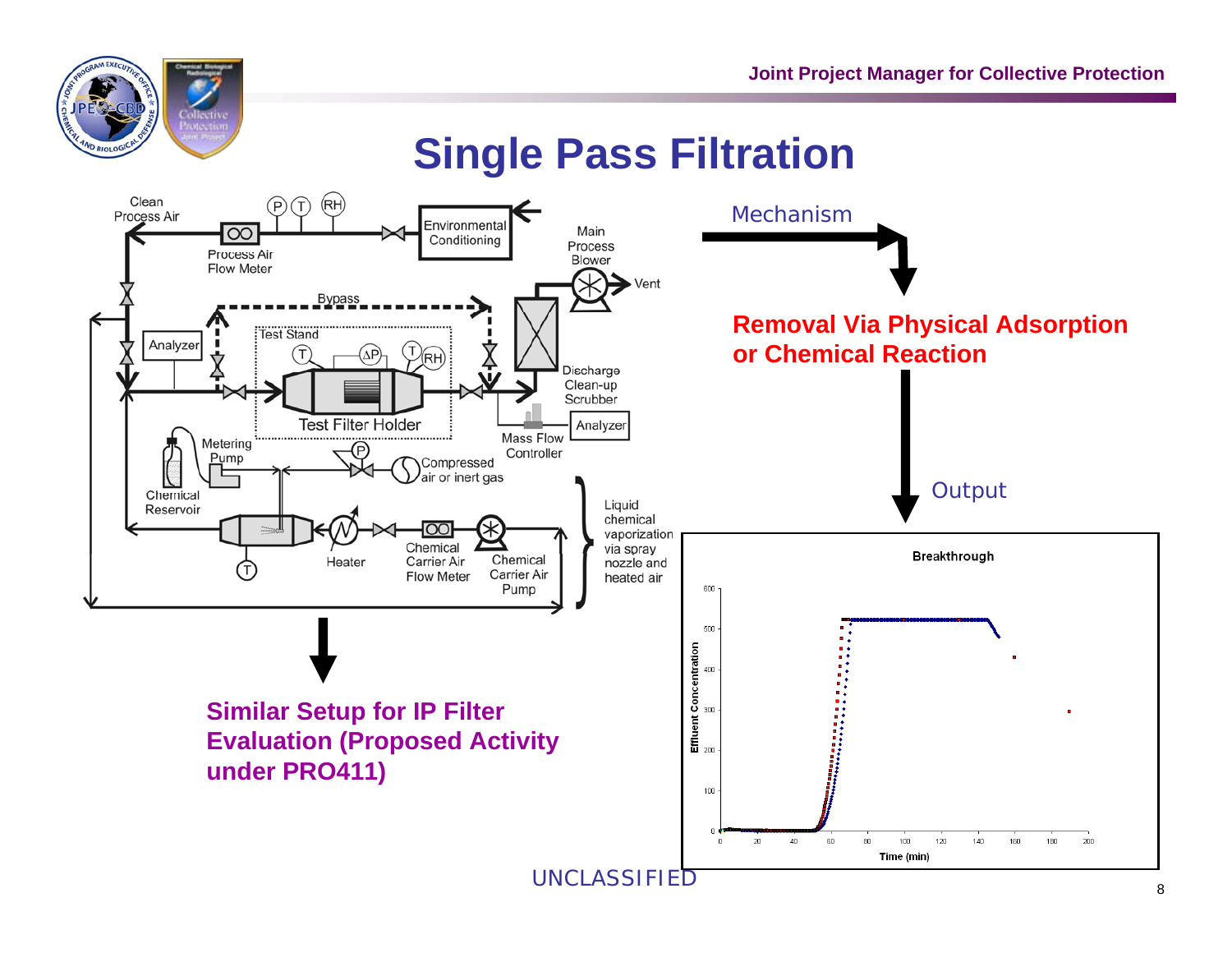

#### **Catalytic Oxidation**

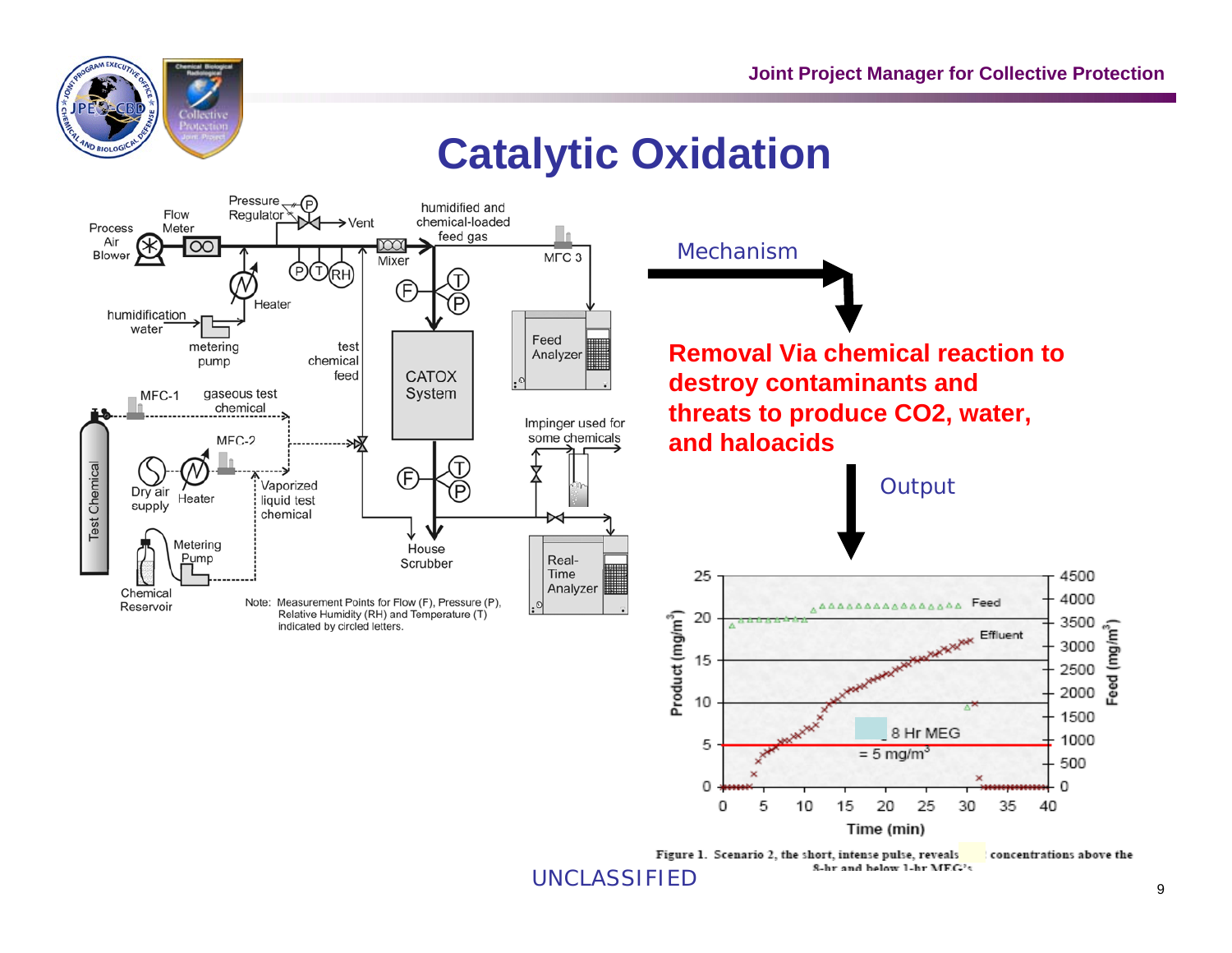

#### **Regenerative Filtration**

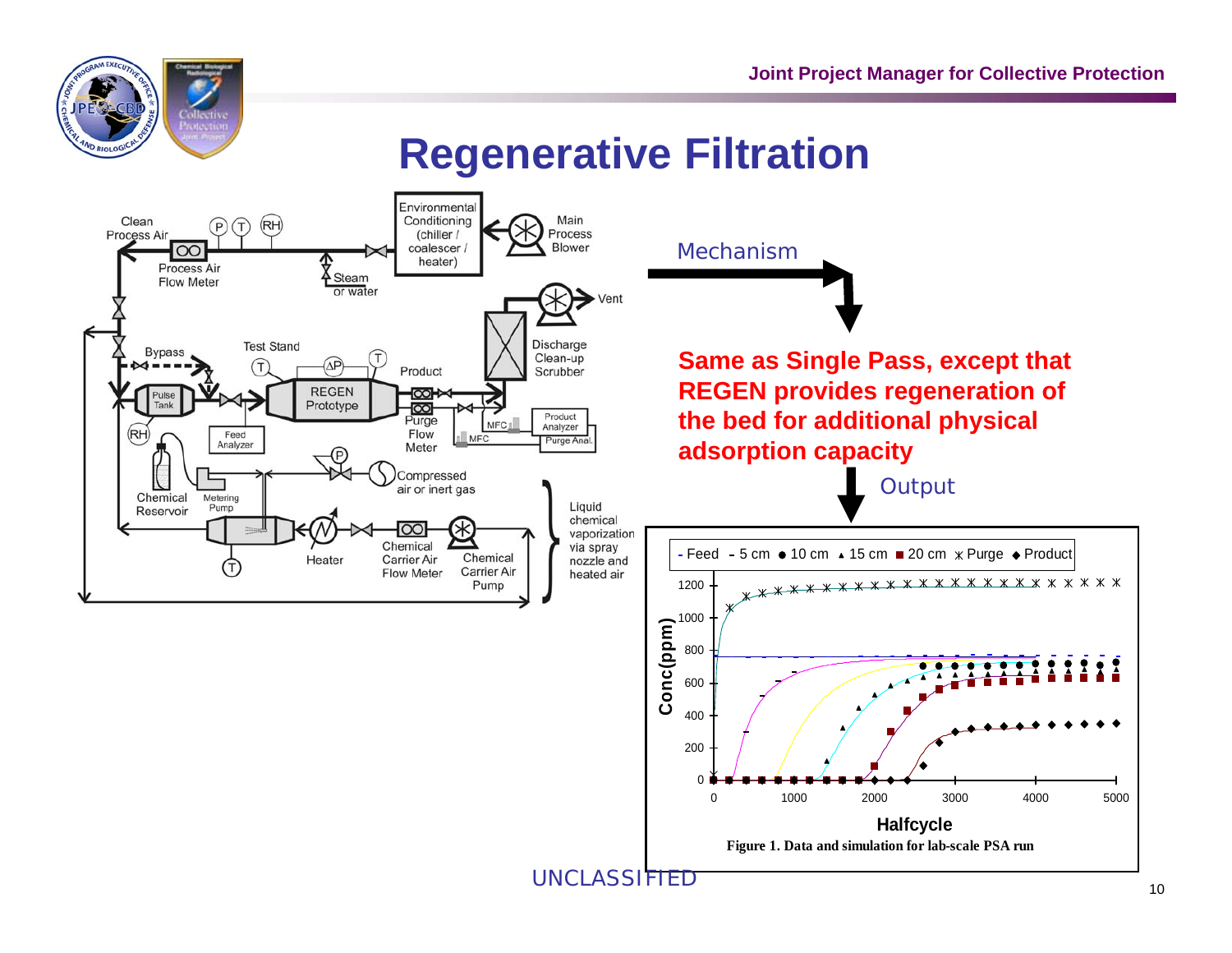

## **Particulate Removal/Biological Neutralization**





UNCLASSIFIED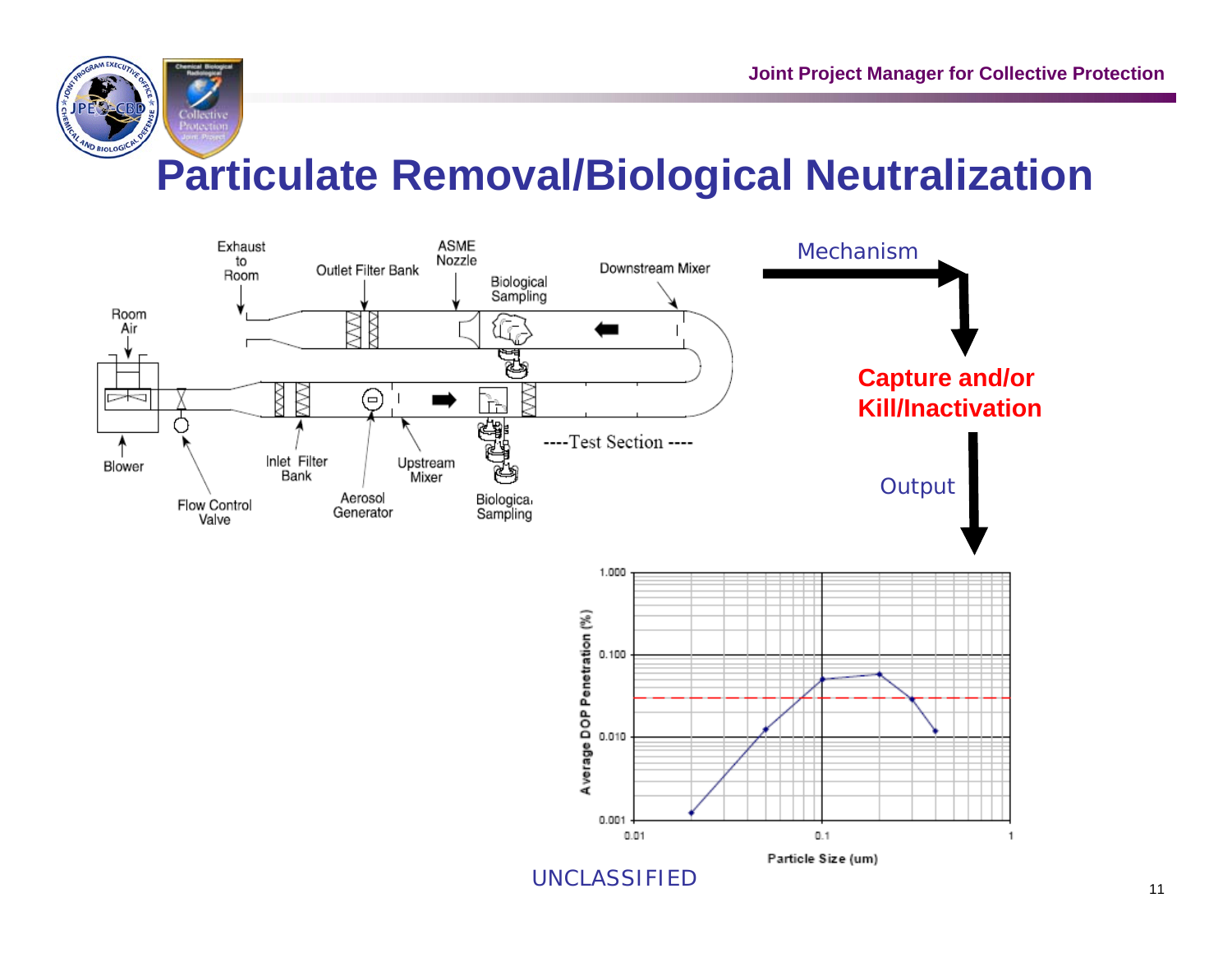

## **TICs/Battlefield Contaminants**

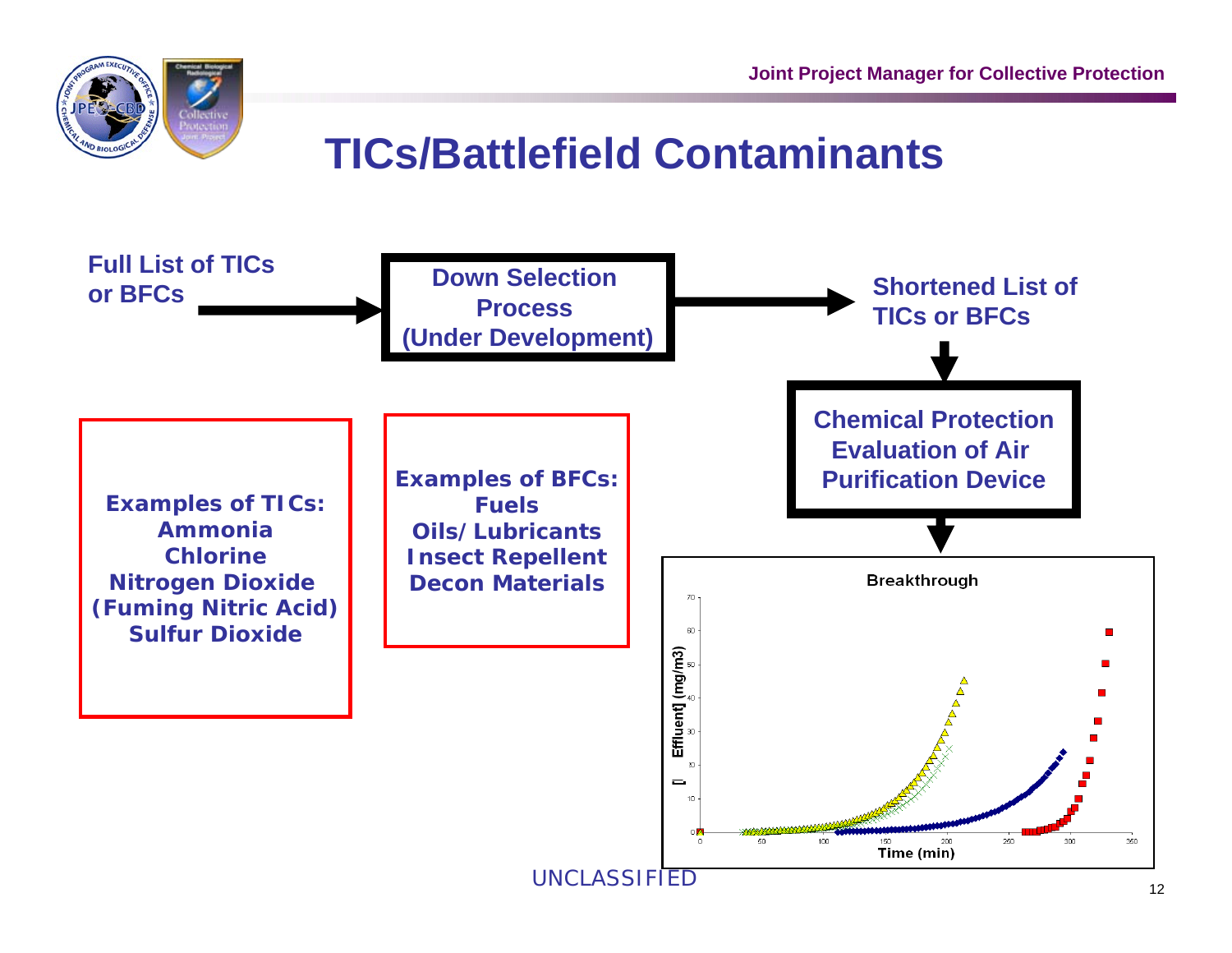



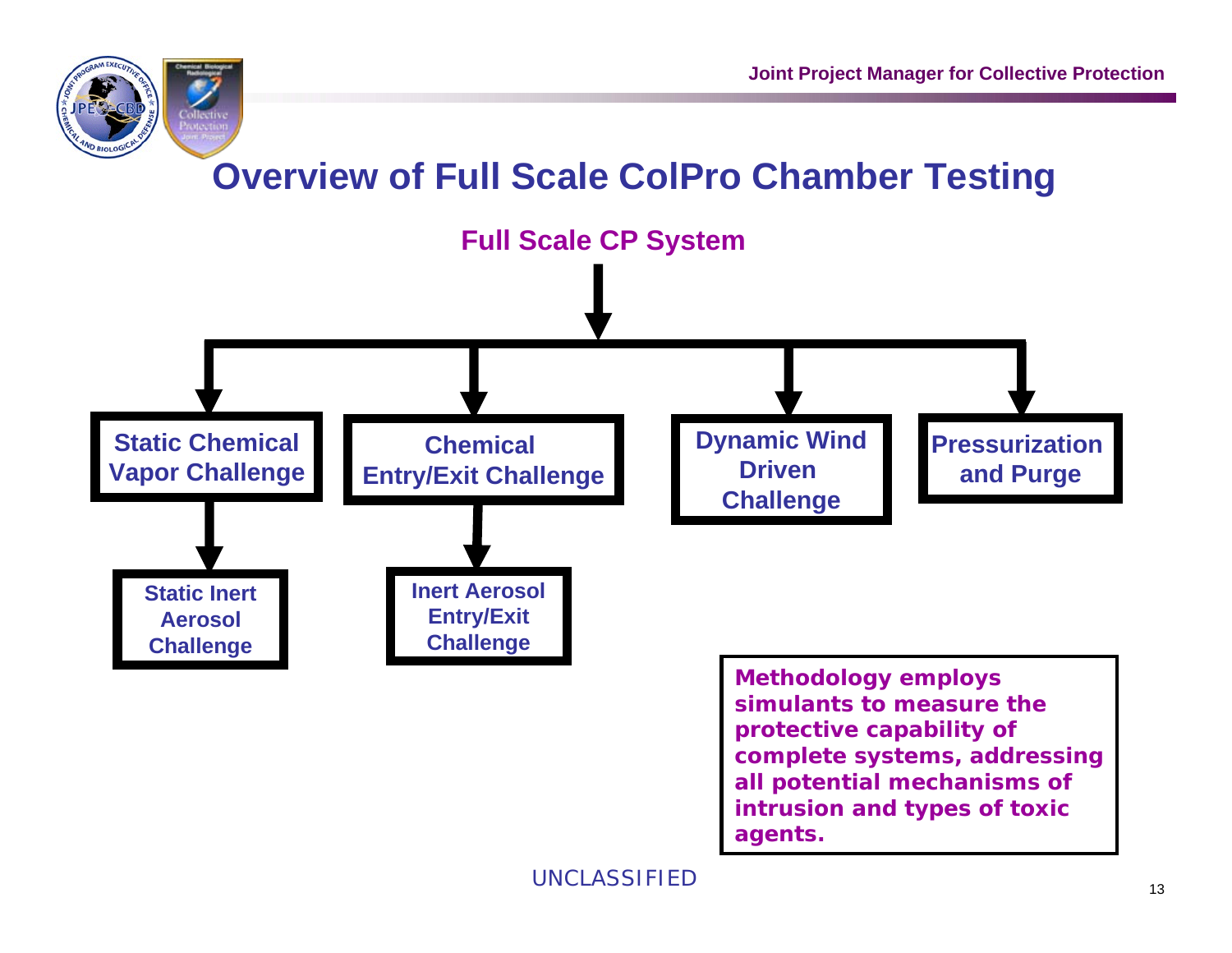

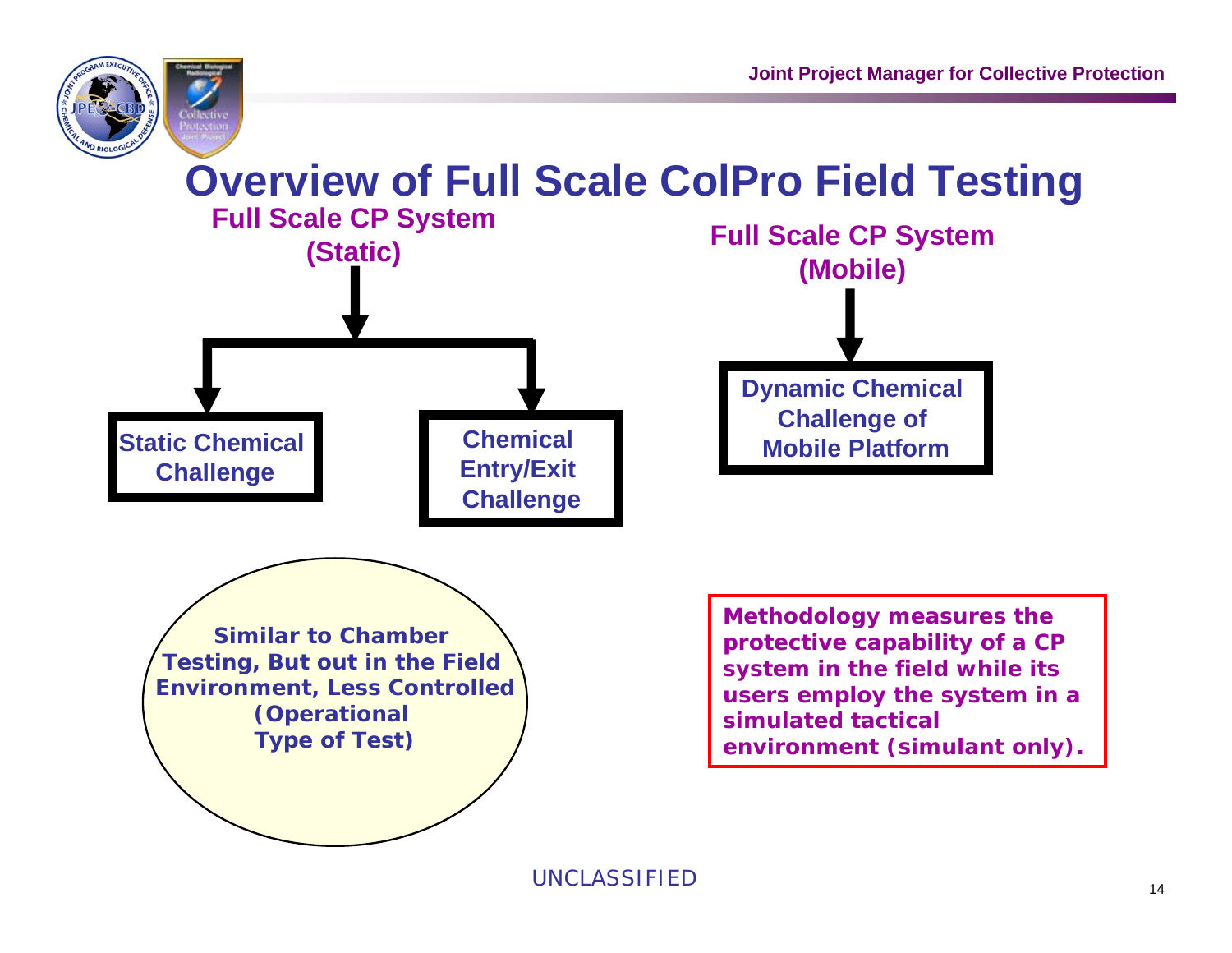

#### **Overview of Novel Closures**